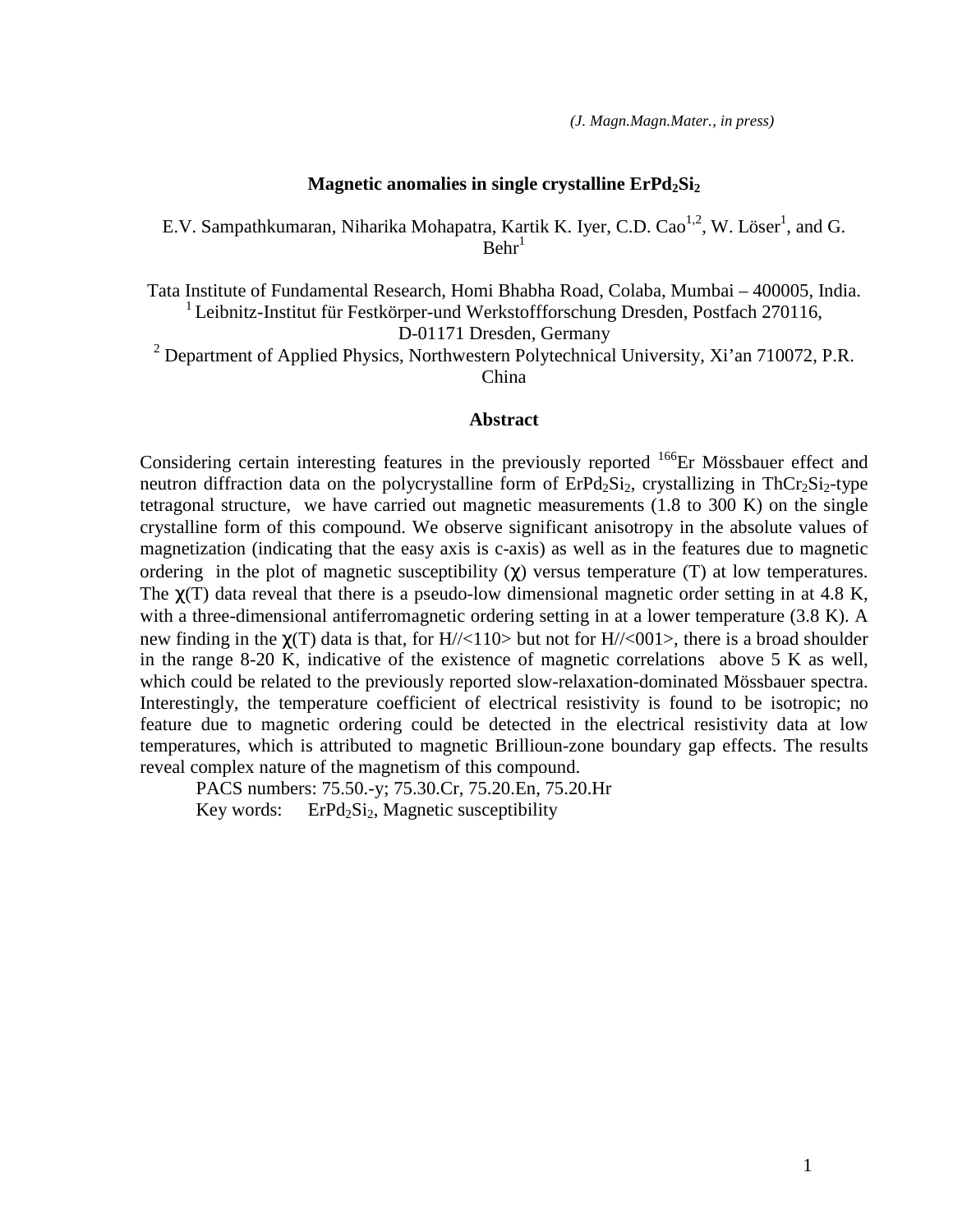The ternary rare-earth (R) compounds, particularly containing Ce, Eu and Yb, derived from ThCr<sub>2</sub>Si<sub>2</sub>-type tetragonal structure [1] are of great interest for the past few decades. Among these, the series  $RPd_2Si_2$  [2] attracted considerable interest in the literature due to interesting phenomena discovered [3,4,5] among these compounds like pressure-induced superconductivity and anomalous valence transitions. The so-called 'normal' R ions have not been studied in depth, as 4f-orbitals in these are well-localised and hence unusual electron correlation effects are not expected. In this article, we focus our attention on one such member, namely  $E\text{rPd}_2\text{Si}_2$ . Following original neutron diffraction work by Bazela et al [6], careful magnetization  $(M)$ ,  $^{166}Er$ Mössbauer effect and neutron diffraction measurements were performed [7] on the polycrystalline form of this compound. While magnetic susceptibility  $(\gamma)$  and neutron diffraction data reveal that this compound orders antiferromagnetically (AF) below 4.8 K in a complex fashion with the moments on Er aligning along c-axis, the magnetic hyperfine split pattern persists in the Mössbauer spectra even at 16 K which was interpreted in terms of fluctuation of Er moments with a long relaxation time. In addition, the temperature dependence of magnetic reflections in neutron diffraction data as evidenced by the growth of diffusion peaks suggests that, interestingly, a pseudo-bidimensional order takes place at 4.8 K, and that the magnetic ordering becomes three-dimensional at a lower temperature. In order to throw more light on the magnetism of this compound, it is essential to carry out magnetic studies on single crystals, which is the motivation of the present studies. The results obtained are quite revealing.

The ErPd<sub>2</sub>Si<sub>2</sub> single crystal was grown by a floating zone technique with radiation heating from a polycrystalline feed rod prepared by arc melting stoichiometric amounts of Er  $(>99.98\%)$ , Pd  $(>99.95\%)$  and Si (99.9999%). A coarse grained ErPd<sub>2</sub>Si<sub>2</sub> seed was utilized. The floating-zone crystal growth process with radiation heating was performed in a laboratory type apparatus URN-2ZM (MPEI, Moscow) with a vertical double ellipsoid optical configuration and a 5 kW air-cooled xenon lamp positioned at the focal point of the lower mirror. The growth process proceeded in a chamber under flowing Ar. Axially symmetric counter-rotation of crystal (33 rpm) and feed rod (20 rpm) and a growth velocity of 10 mm/h were employed to grow the single crystal of about 6 mm in diameter and 40 mm in length. The orientation of single crystals was determined by the X-ray Laue back-scattering method. Microstructure and crystal perfection were examined by optical metallography and scanning electron microscopy (SEM). Energy Dispersive X-ray (EDX) analysis confirmed that the composition of the single crystal is very close to ideal stoichiometry. The specimens with the two rod axes,  $\langle 001 \rangle$  and  $\langle 110 \rangle$ , employed in the present studies, were cut from the crystal prepared. Magnetic susceptibility studies in the presence of a magnetic field (H) of 5 kOe were carried out in the temperature (T) interval 1.8 - 300 K employing a commercial vibrating sample magnetometer (Oxford Instruments, UK). The same magnetometer was employed for isothermal magnetization studies at selected temperatures. In addition, electrical resistivity (ρ) measurements were carried out (1.8 - 300 K) (also in the presence of magnetic fields) with the help of a physical property measurements system (Quantum Design, USA) by a conventional four probe method employing silver paint for making electrical contacts of the leads with the sample.

In figure 1, we show the plot of inverse  $\gamma(T)$  for the two rod orientations, H/ $\ll 001$  and  $H//<110$ . The plots are linear at high temperatures ( $>$  about 25 K) and the deviation from linearity below 25 K is more prominent for the latter orientation. Since the crystal field splitting falls in the range 30 - 100 K [7], one would expect that this factor plays a role for this deviation. Possibly, short range magnetic order also plays a role as inferred from isothermal M data (see below). The effective magnetic moment ( $\mu_{eff}$ ) obtained from the high temperature linear region is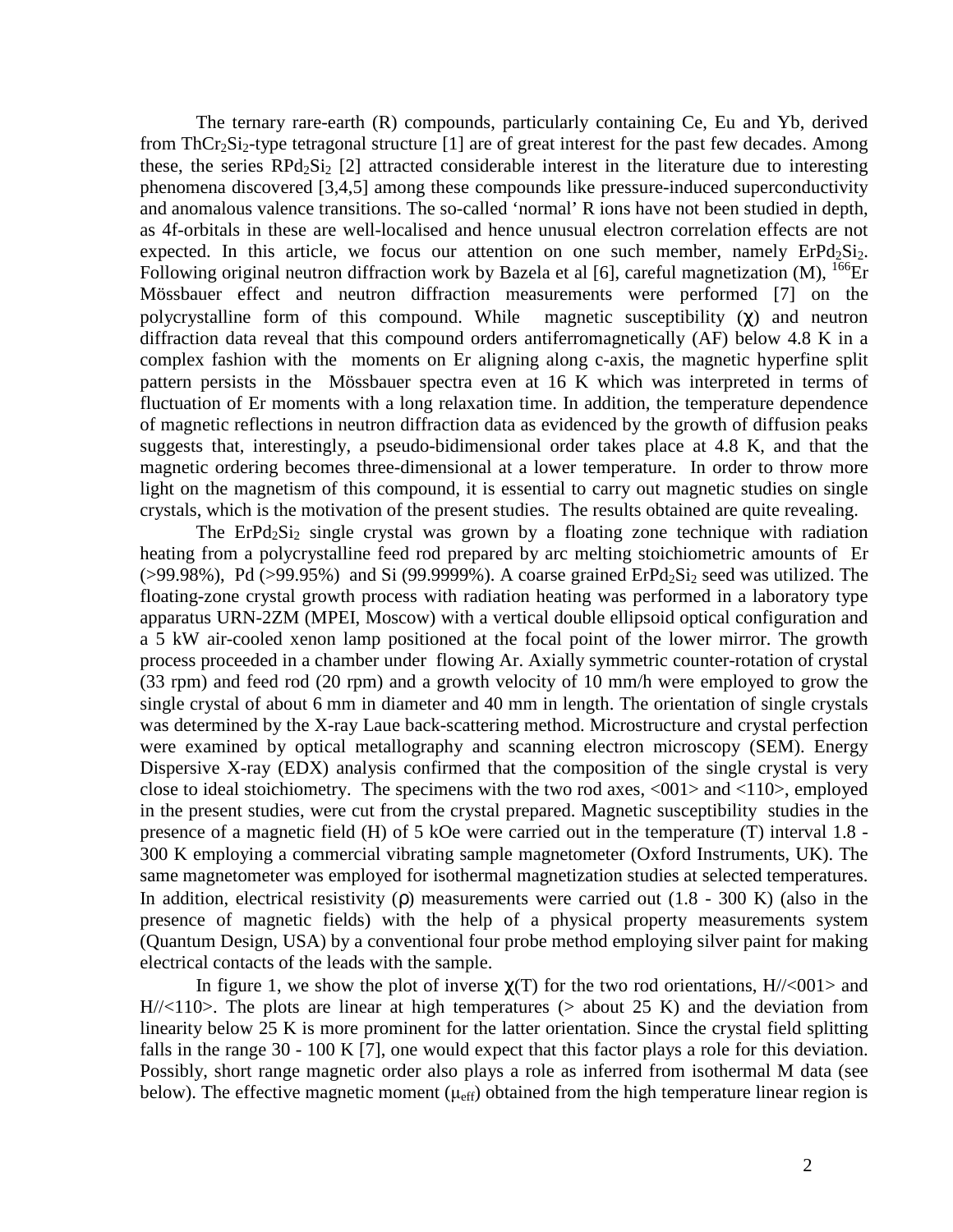9.4 and 9.85  $\mu_B$  respectively, very close to the free ion value. Corresponding values of paramagnetic Curie temperature are 5 and - 17 K respectively; the sign suggests dominance of ferromagnetic interaction along c-axis and AF interaction along the basal plane.

The low temperature data (Fig. 2) are quite revealing. For  $H//<001$ , there is a peak at 4.8 K as in polycrystals, characteristic of AF ordering. This peak is broad as seen in figure 2. However, for H//<110>, this broad peak is absent near 5 K, but instead a *much sharper* peak is seen at 3.8 K. This downward shift in ordering temperature for this direction supports the idea [7] that magnetic interaction setting at 4.8 K is pseudo-bi-dimensional. There are two more interesting features in figure 2: (i) For H/ $\ll 001$ , there is another noticeable drop in  $\gamma(T)$  at 2.5 K as the temperature is lowered, as though there is another subtle change in magnetic structure at this temperature. This manifests itself as a weak upturn in  $\chi(T)$  for H/ $\ll$ 110>. (ii) For H/ $\ll$ 110> alone, a broad peak in the  $\chi(T)$ -plot appears in the range 8 -20 K, which was not observed in the polycrystals in the earlier literature [7]. Since the higher-lying Kramers doublets are above 30 K (Ref. 7) from the ground state, we believe that this peak is not due to crystal-field effects, but magnetic in origin. We therefore propose that there are magnetic moment fluctuations with a finite antiferromagnetic component in the basal plane. This may be corroborated with the magnetic hyperfine splitting observed in the Mössbauer spectra around the same temperature range. Finally, as the temperature is lowered, the values for  $H//<001$  gets larger than that for the other orientation, suggestive of anisotropy in the magnetic behavior.

In order to throw more light on the magnetic behavior, we show the isothermal M behavior up to 120 kOe in figure 3 at various temperatures. There are qualitative differences in the shapes of M(H) curves for the two orientations establishing anisotropic magnetic behavior. (i) For H parallel to easy axis (figure 3a), at 1.8 K, M saturates for  $H > 30$  kOe, whereas for the orientation along the basal plane (figure 3b), the variation of M with H is more gradual without any evidence for saturation in the measured field range. The value of the magnetic moments at 120 kOe for the latter orientation is less than that for the former (7.6  $\mu_B$ ). These values are less than the theoretical value  $(9 \mu_B)$  implying that the ground state is not fully degenerate due to crystal-field effects. (ii) In the data at 1.8 K, there is a metamagnetic transition around 5 kOe for H//<001>, whereas this transition is shifted to the high-field region (70-100 kOe) for H//<110>. Other noteworthy findings in M(H) data are: (i) The presence of metamagnetic feature for  $H//<001$  is consistent with a net antiferromagnetism [7] along the easy axis; (ii) the M shows interestingly a weak hysteresis at 1.8 K in the range 3-7 kOe for  $H//<001$ , whereas, the weak hysteresis is observable only at high fields for  $H//<110$  (see figure 3 insets); the origin of hysteresis at intermediate fields is not clear. (iii) The high-field saturation of M persists above 5 K as well (see 6 and 10 K data in figure 3a) for the former orientation without metamagnetic transition feature, as though it is easy to induce ferromagnetism (with zero coercive field) by the application of a magnetic field. (iv) For the latter orientation, the essential 1.8 K-features (weak spin-reorientation and weak hysteresis at high fields) could be observable even at 10 K, a finding that implies that the short-range magnetic correlations/fluctuations persist well above  $5 K -$  an important conclusion made in the previous paragraph.

We have also measured electrical resistivity as a function of temperature for the two orientations,  $I/\langle 001 \rangle$  and  $I/\langle 110 \rangle$  (where I is the excitation current). The absolute values of  $\rho$ for the former orientation are found to be three times smaller than the latter orientation.. However, when normalized to respective 300 K values, the plots for the two orientations lie one over the other, as shown in figure 4. This implies that the determination of the exact spacing of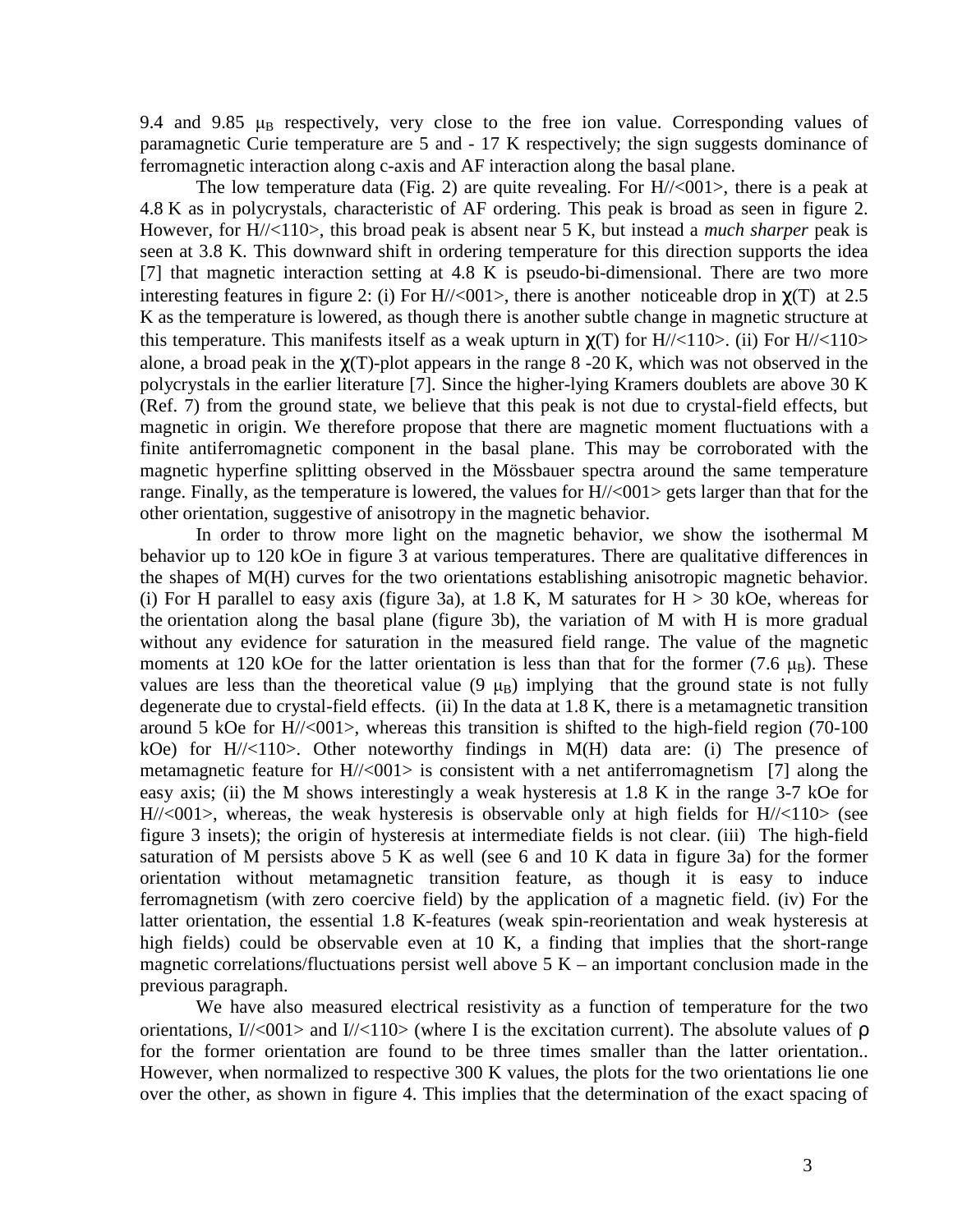the voltage leads could be erroneous due to spread of silver paint (employed for making electrical contacts). The main point of emphasis is that no feature due to magnetic ordering could be observable at low temperatures. The resistivity **ρ** varies rather smoothly across magnetic transitions without any drop. It therefore appears that there is a formation of magnetic Brillouinzone gaps due to the complexity of the modulated AF structure [7], the contribution of which apparently offsets the decrease due to the loss of spin-disorder contribution. It may also be remarked that there is no change either in the values of  $\rho$  or in the features of  $\rho(T)$  with the application of magnetic fields up to 140 kOe. This establishes the robustness of possible magnetic gap in this system.

Summarizing, we have presented the results of magnetization studies on the single crystals of ErPd<sub>2</sub>Si<sub>2</sub>. While the magnetic behavior is anisotropic, the scattering process interestingly is isotropic. The magnetization data reveal that the magnetic ordering setting in near 4.8 K is not isotropic and that there is an additional (possibly three-dimensional) magnetic transition at 3.8 K. There appears to be another magnetic anomaly near 2.5 K. In addition, the data provide evidence for additional short range magnetic correlations in the range  $4.8 - 20$  K, which could also account for Mössbauer spectral features reported in the literature. There is a weakly hysteretic metamagnetic transition at 1.8 K appearing at low fields for H//<001>, which is shifted to very high field range for  $H//<110$ . Thus, the results reveal complex nature of the magnetism of this compound. Possibly, there is an interesting interplay between interlayer and intralayer magnetic couplings and crystal-field effects in this compound, which makes this compound attractive for further studies.

**Acknowledgment:** Two of us (W.L. and G.B.) express their gratitude to financial support by SFB 463 of the Deutsche Forschungsgemeinschaft and one of us (C.D.C) to the Alexander von Humboldt-stiftung.

References:

- 1. See, for instance, A. Szytula and J. Leciejewicz in "Handbook on the Physics and Chemistry of Rare Earths", edited by K.A. Gschneidner Jr. and L. Eyring (North-Holland, Amsterdam), **12,** p133 (1989).
- 2. D. Rossi, R. Marazza, and R. Ferro, J. Less Common Met. **66**, 17 (1979).
- *3.* F. M. Grosche*,* I.R. Walker*,* S.R. Julian*,* N. D. Mathur*,* D.M. Freye*,* M.J. Steiner *and*  G.G. Lonzarich, J. Phys. Cond. Matter. **13,** 2845 (2001).
- *4.* E.V. Sampathkumaran, L.C. Gupta, R. Vijayaraghavan, K.V. Gopalakrishnan, R.G. Pillay and H.G. Devare, J. Phys. **C14**, L237 (1981).
- *5.* E.V. Sampathkumaran, K.H. Frank, G. Kalkowski, G. Kaindl, M. Domke, and G. Wortmann, Phys. Rev. B **29**, 5702 (1984).
- *6.* W. Bazela, J. Leciejewicz, A. Szytula, and A. Zygmunt, J. Magn. Magn. Mater. **96**, 114 (1991).
- *7.* K. Tomala, J.P. Sanchez, B. Malaman, G. Venturini, A. Blaise, R. Kmiec, and E. Ressouche, J. Magn. Magn. Mater. **131**, 345 (1994).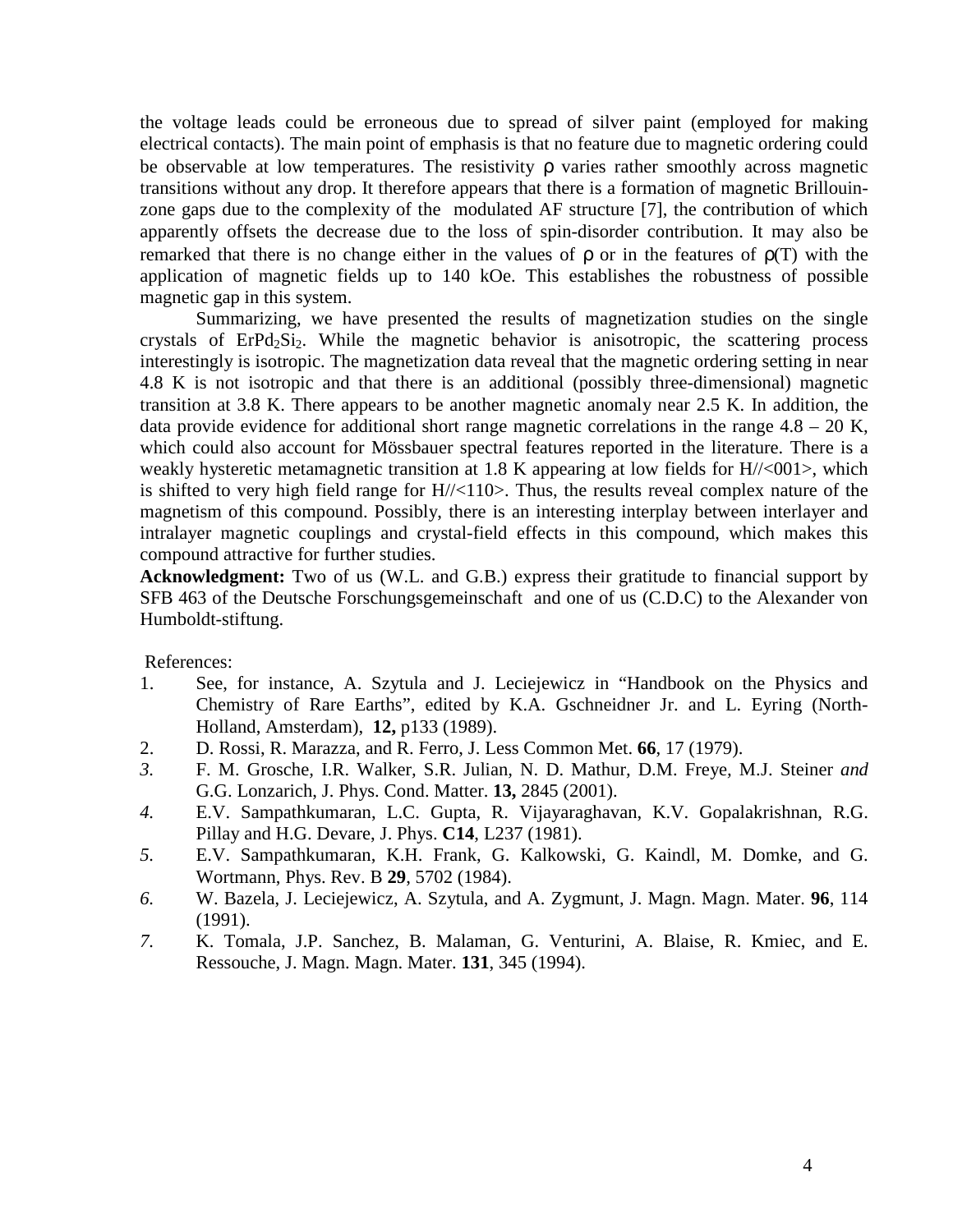

Figure 1: Inverse susceptibility as a function of temperature for two orientations of single crystalline  $E rPd_2Si_2$ , measured in the presence of a magnetic field of 5 kOe. A line is drawn through the high temperature linear region.



Figure 2: Magnetic susceptibility as a function of temperature (below 30 K) for two orientations of single crystalline ErPd<sub>2</sub>Si<sub>2</sub>, measured in the presence of a magnetic field of 5 kOe.